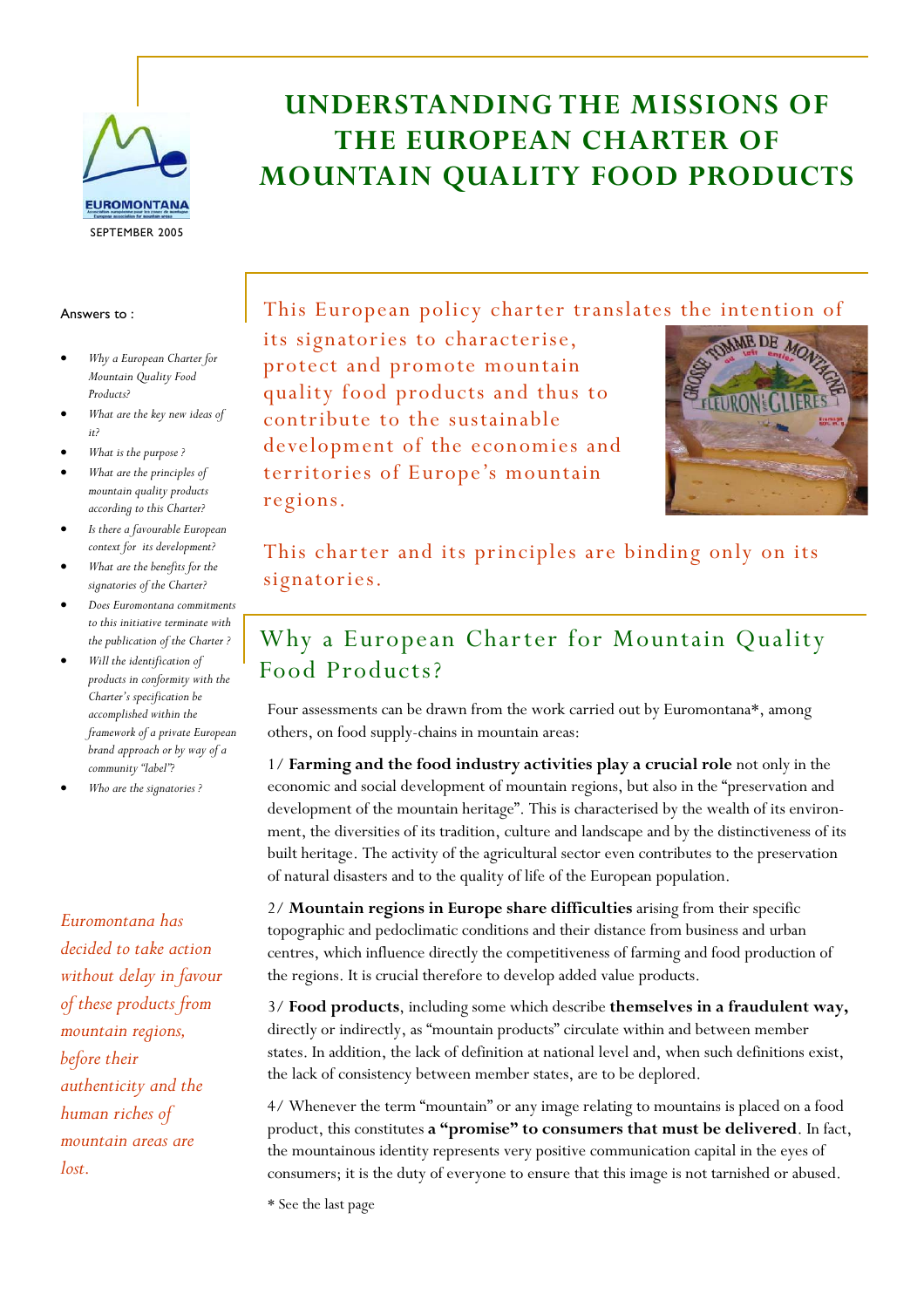

#### What are the key new ideas of this Charter?

Several notions that are an integral part of the charter are either drawn from the wide reflection developed on this subject by Euromontana since 1999 or taken directly from the conclusions of the Euromontana study on mountain quality food products, carried out between 2002 and 2004, with 10 mountain areas in Europe.

Ö **The quality of products cannot be disassociated from that of the territories** where they are produced. By characterising the conditions of production, the aim of the Charter is to influence not only the quality of products but also the harmonious integration and positive incidence of the economic activities carried out in fragile regions. Consequently, this Charter which specifically addresses products, targets greater satisfaction of the consumers of these products but also the local populations and tourists visiting these regions (territorial "consumers").

Ö**The quality of mountain products is also linked to the management of production and process** in harmony with local natural mountain conditions and resources. Very often, the quality of mountain products is principally associated with the tradition which makes a unique product of one area. This "traditional" quality clearly complies with the Charter but its identification and protection at the European Community level are already defined in the framework of the PDO\* and PGI\*\* regulations (CE 2081/92). Furthermore, these two tools are not always adapted to the various products and/or businesses in the mountains. In recognising also the quality linked to a specific mountain environment, the Charter seeks to promote innovative initiatives respecting sustainable development and activities within mountain areas and the product of which delivers satisfaction to the consumers. In this area, production need not necessarily be traditional.

Ö **The production and all the process stages of products should be located in mountain regions and "linked" to the territory**. It is important to maintain and develop sustainable economic activity in mountain territories so that the economic and social spin-offs and benefits in terms of image are reintegrated. Mountain regions must also be able to benefit from the knock-on effects of any such food production activities and communication with consumers. The transfer of part of the activities to more profitable areas compromises efforts to maintain the added value in mountain regions. In

addition, for reasons of consistency with regard to consumers, a product complying with the Charter, must be produced AND processed in the mountains.

Ö **A mountain product can be commercialised at local, regional, national levels and on a European-wide scale**. The Charter does not specify any distribution circuit that should be given priority. It is recognised both that the size of the market must be in line with the specific strategy of each initiative and that it is desirable that all European consumers must potentially be able to buy a mountain product, irrespective of whether they live close to or a long distance from a mountain region.

\* Protected Designation of Origin \*\* Protected Geographical Indication

*"the Charter seeks to promote innovative initiatives respecting sustainable development and activities within mountain areas "* 

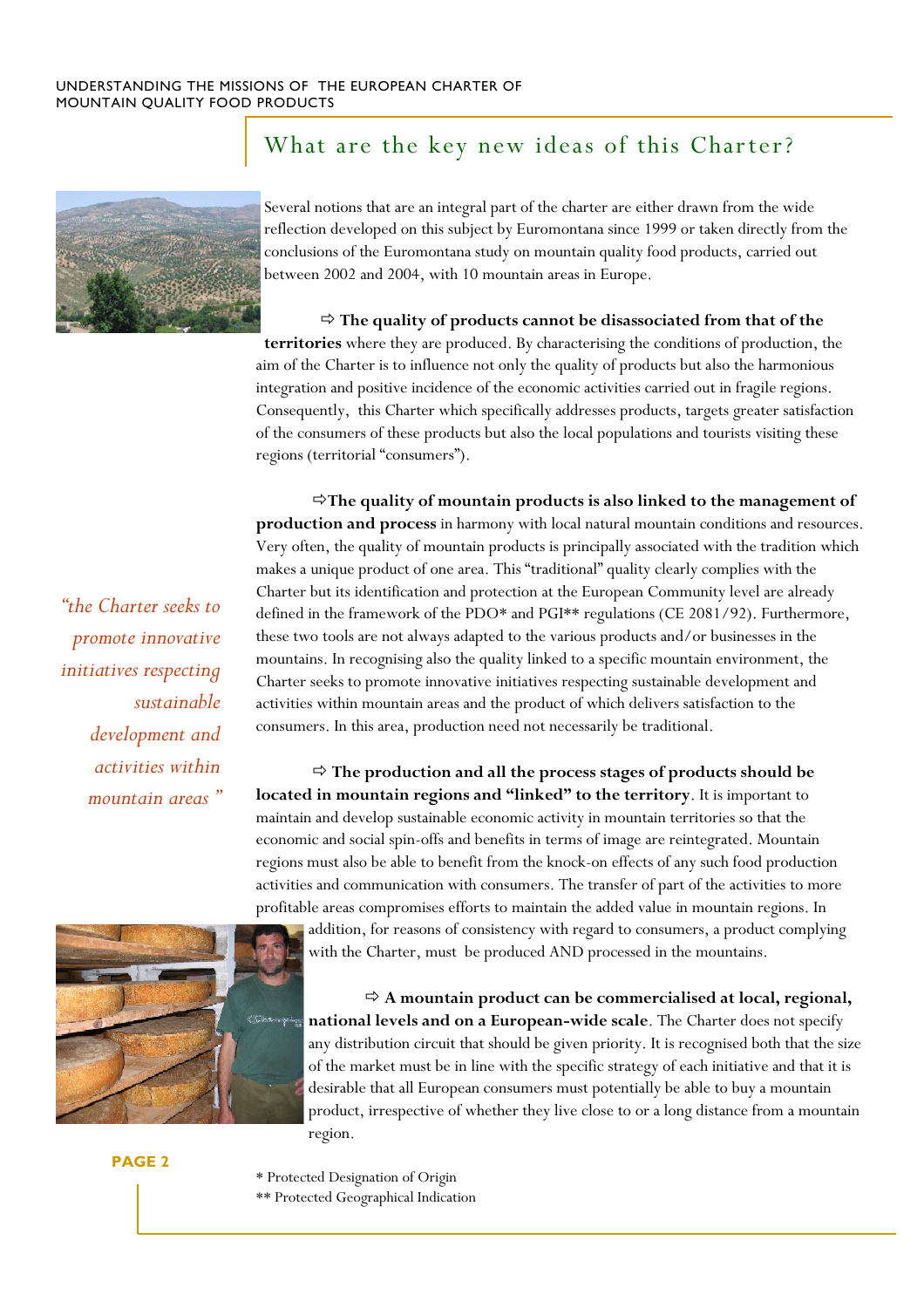## What is the purpose of this Charter?

The present Charter, related to the sustainable development of mountain agricultural and food products, **is a tool that is aimed at**:

- encouraging the maintenance and development of traditions, culture, heritage, environmental quality and of the innovation capacity and the economic activities of mountain regions,

- contributing in a sustainable way to economic development and territorial management in those regions.

**The signatories consider this Charter to be a Policy instrument providing a Reference Framework for mountain quality products defining the fundamental principles to be fostered, defended and promoted. Their endorsement of the Charter contributes to its recognition as a common reference for Europe on quality mountain food products and the value of such products for the producers, consumers and society.** 

This Charter addresses **economic development and policy objectives** which are: - the better identification of these quality mountain products in the market in order to avoid counterfeits that would be detrimental to producers and consumers, especially in the commercial use of the term "mountain" and a contribution to the achievement of a fair price for all of the partners in the commodity chains concerned.

- the recognition and promotion, on an objective basis, of the role of farmers and enterprises that produce (benefits for society) in the mountain areas in Europe and thus the defence of their interests.

Consequently, **the purpose of this Charter is**: to promote:

• the recognition of, and the importance to mountain regions and to the whole European population of the development of, mountain food products,

and to specify:

- the essential principles which characterise mountain food products,
- the type of quality products whose development must be supported,
- the type of projects or initiatives that must be supported.



*"a common reference for Europe on quality mountain food products and their value for the producers, consumers and society"* 

#### What are the principles of mountain quality products according to this Charter?

The Charter is based on 5 principles, which can be summarised as follows:

- 1/ The raw materials must be derived from a mountain region;
- 2/ The processing must be carried in a mountain region;
- 3/ Production must take into account local concerns relating to sustainable development;

4/ Production must attempt to maintain the biodiversity and heritage of mountain regions;

5/ Producers must be able to guarantee at all times the transparency of information to consumers.

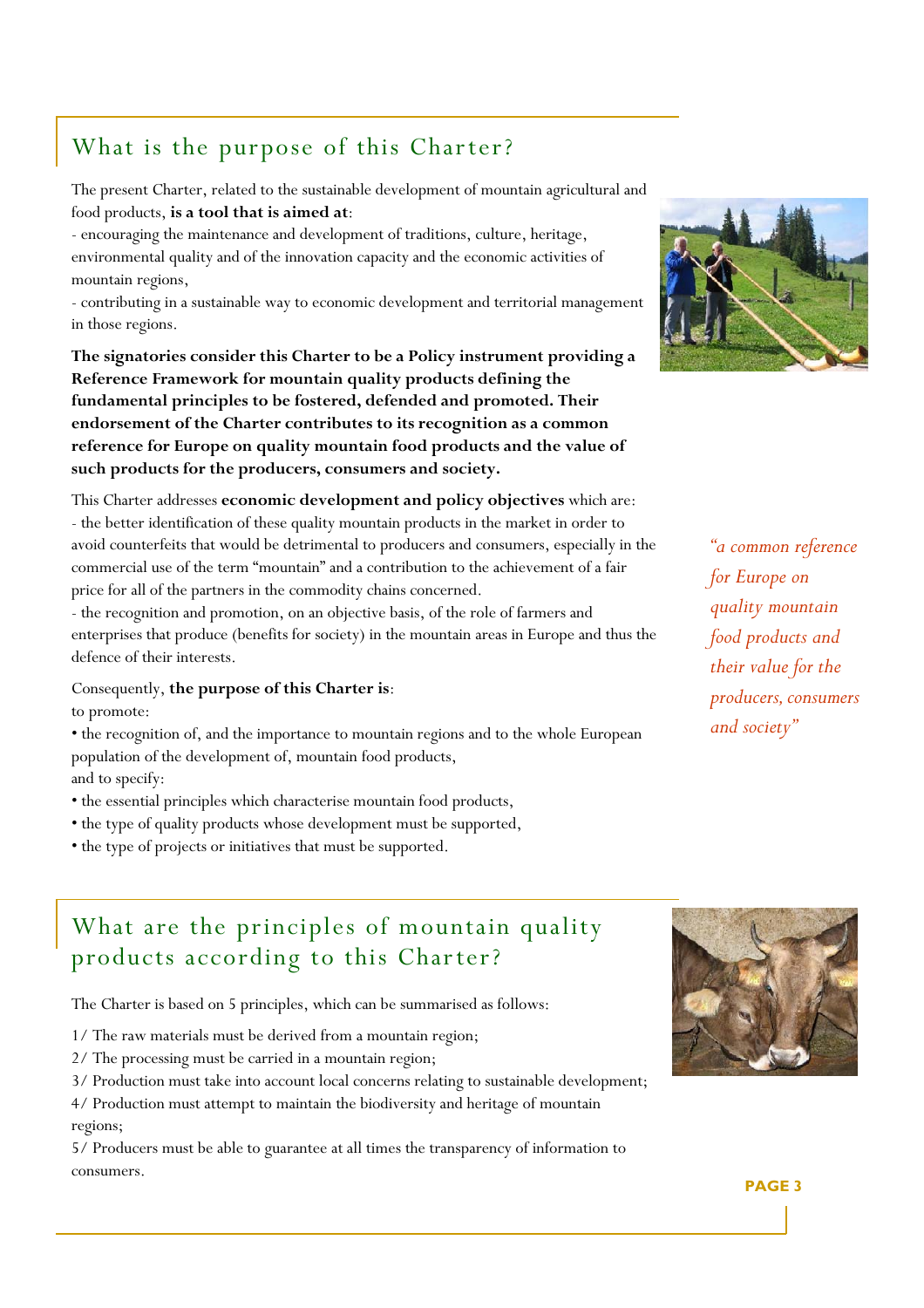

#### Is there a favourable European context for the development of this Charter?

#### Yes,

In 2000, at the European Mountain Convention in Trento, one of the points of the final declaration of Euromontana was "Quality is the key to development for European mountain regions".

In 2002, the Council of Europe issued its recommendation 1575 (2002) proposing the introduction of a quality label for food products derived from hill farming.

In 2002 also, at the Brussels conference on Community Policies and Mountains, the European Commissioner for Agriculture, Franz Fischler stressed that "we must develop the concept of 'quality products' in mountain areas that will enable us to increase consumer trust and support our primary sector".

From 2002 to 2004, Euromontana, with 13 partners from 8 European countries, conducted a research project on the quality of mountain food products that identified the potential benefit of a Charter approach.

Finally, France, Italy and Switzerland have decided to enact legislation regarding the use of the term "mountain" for agricultural and food products. Other member states are expected to follow their lead.

*Upon signing this Charter you will be kept informed of its political, technical and practical progress* 



### What are the benefits for the signatories of the Charter?

Do you defend, promote or earn your livelihood from sustainable farming and food activities in mountain areas? Then, the signing of this charter has a meaning to you, whether or not you come from a country that has already adopted legislation on mountain food products.

Taking into account the free movement of goods within the common market and the agreements with the non-member European countries, it is definitely at the European scale that this action is legitimate. Both the gap in the law and the lack of harmonized legislations between states do a disservice to these products within their own national markets or in respect of export opportunities and do not favour the coherent development of mountain territories which are often located between several countries.

When signing this Charter, you will be invited to participate in the events organised in promotion of the Charter and be kept informed on its political, technical and practical progress.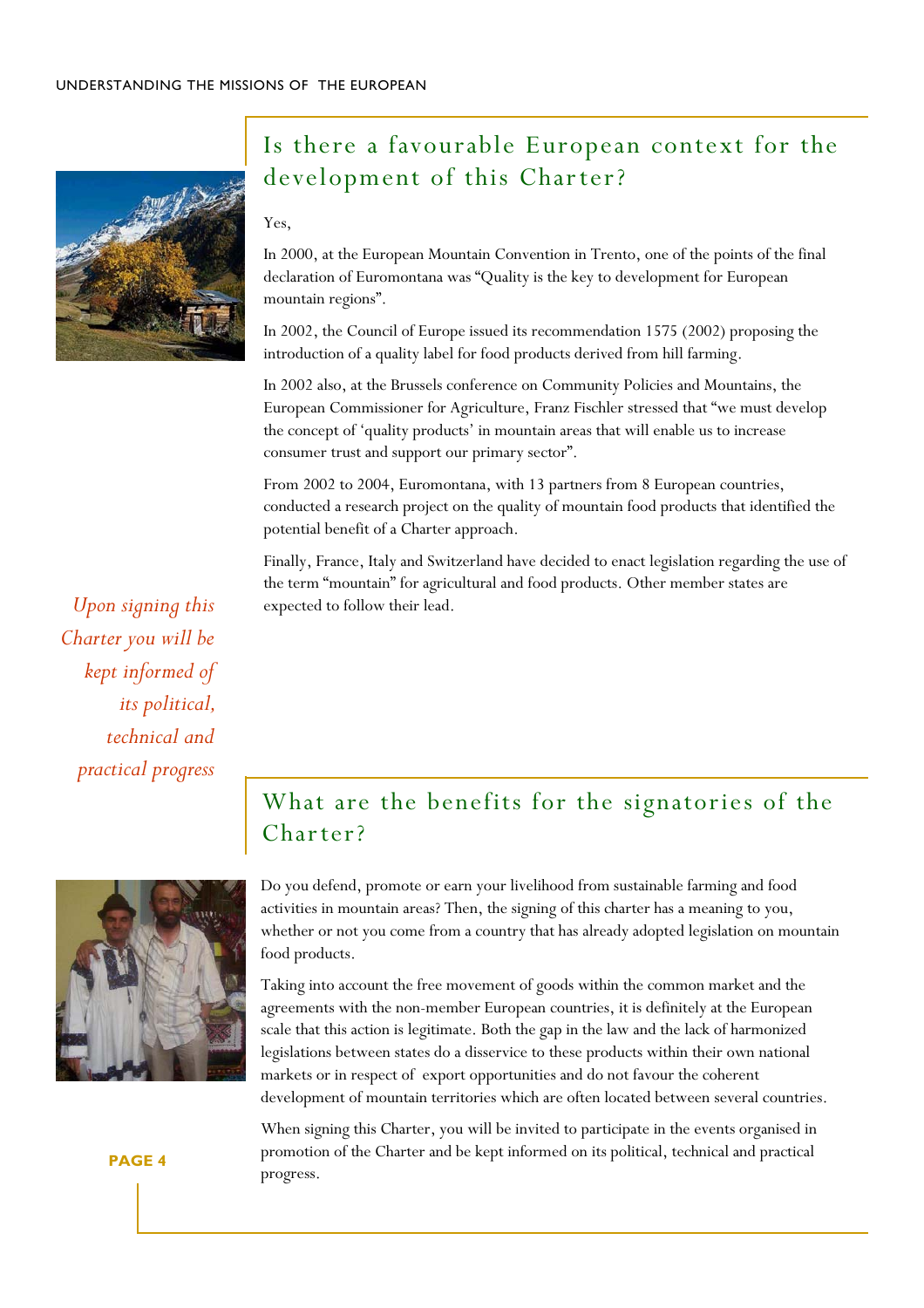#### Does Euromontana commitments to this initiative terminate with the publication of the Charter ?

No, it is just the first step. For the time being, it is only a policy Charter. It will not at this stage, be used directly as a base for promotion of products.

Mountains must offer an area of diversity and dynamism for the men and women who live and work there and for tourists and citizens who visit them. Mountain food products must reflect the image of this area, that is to say they must convey its values and aspirations,

This policy Charter on mountain quality food products is meant to be the first concrete step towards achieving that goal, by securing the adhesion of governmental and nongovernmental institutions at European, even international level.

In both the short and middle terms, such a Charter would provide a tool to bring national and local situations in Europe closer together and create synergies between them, and should serve the development of mountain products according to the principles it specifies. It aims to become a reference system in Europe for mountain products.

Following this policy Charter, a "product" version that could approximate to "specifications" will have to be drawn up in close collaboration with the actors involved and consumers in Europe. This future document will specify the exact technical conditions for the application and for the follow-up of the conditions to comply with the values of the Charter.

## Will the identification of products in conformity with the Charter's specification be accomplished within the framework of a private European brand or by way of a European community "label"?

The two possibilities must be examined in greater depth and developed with all the beneficiaries of the initiative, from producers to consumers, in order to select the most efficient method. In the two cases, the main objective will be to find which process is more credible for consumers and the more adapted to needs and realities of business that intend to use it for their products, whatever is the size and legal status of these enterprises (it comprises the farming and craft businesses).

## Who are the signatories?

Any legal persons incorporated under public or private law, working or involved in the area of agricultural production, food processing, distribution, commercialisation or consumption and defending the interests, as described in the charter, of mountain regions, their products and their entrepreneurs, as well as those representing consumers of these products, are invited to sign this Charter.

On the other hand, all natural persons wishing to support this Charter are invited to contact and encourage their organisation, union or any other structure, to adhere collectively to this Charter.



*"Mountain food products must reflect the image of this area, that is to say they must convey its values and aspirations"*